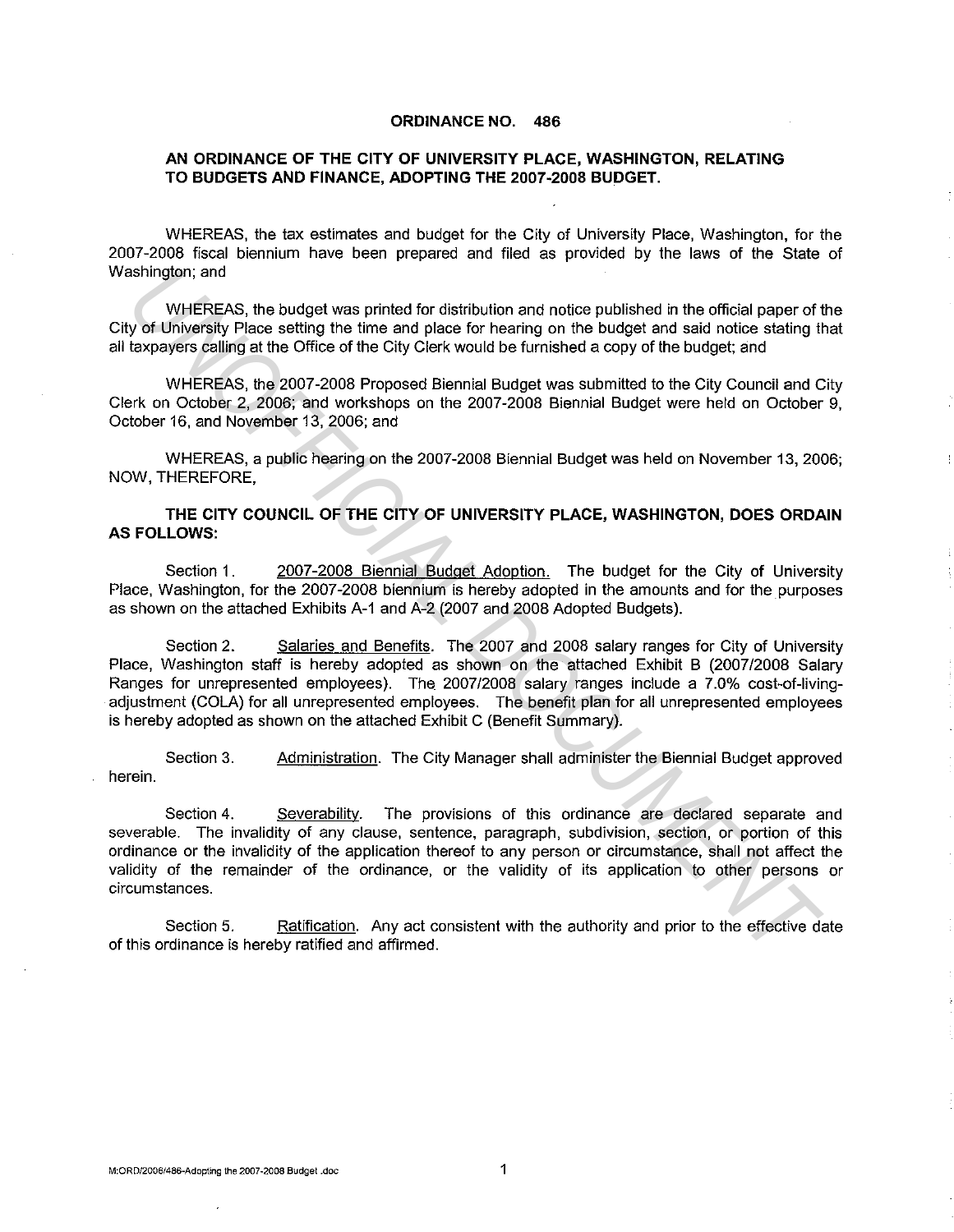Section 6. Publication and Effective Date. A summary of this ordinance consisting of its title shall be published in the official newspaper of the City. This ordinance shall be effective January 1, 2007.

### **PASSED BY THE CITY COUNCIL ON NOVEMBER 13, 2006**

R 13, 2006<br>Anoth siller

Gerald Gehring, Mayor

**ATTEST:**  / Sarah Ortiz, City Clerk  $\mathcal{A}_{\mathcal{I}}$ Gerald Gehring, Mayor<br> **UPROVED AS TO FORM:**<br>
PPROVED AS TO FORM:<br>
UPPROVED AS TO FORM:<br>
UPPROVED AS TO FORM:<br>
UPPROVED AS TO FORM:<br>
UPPROVED AS TO FORM:<br>
UPPROVED AS TO FORM:<br>
UPPROVED AS TO FORM:<br>
UPPROVED AS TO FORM:<br>
U

**APPROVED AS TO FORM:** 

Date of Publication: Effective Date:

November 15, 2006 January 1, 2007

M:ORD/2006/486-Adopting the 2007-2008 Budget .doc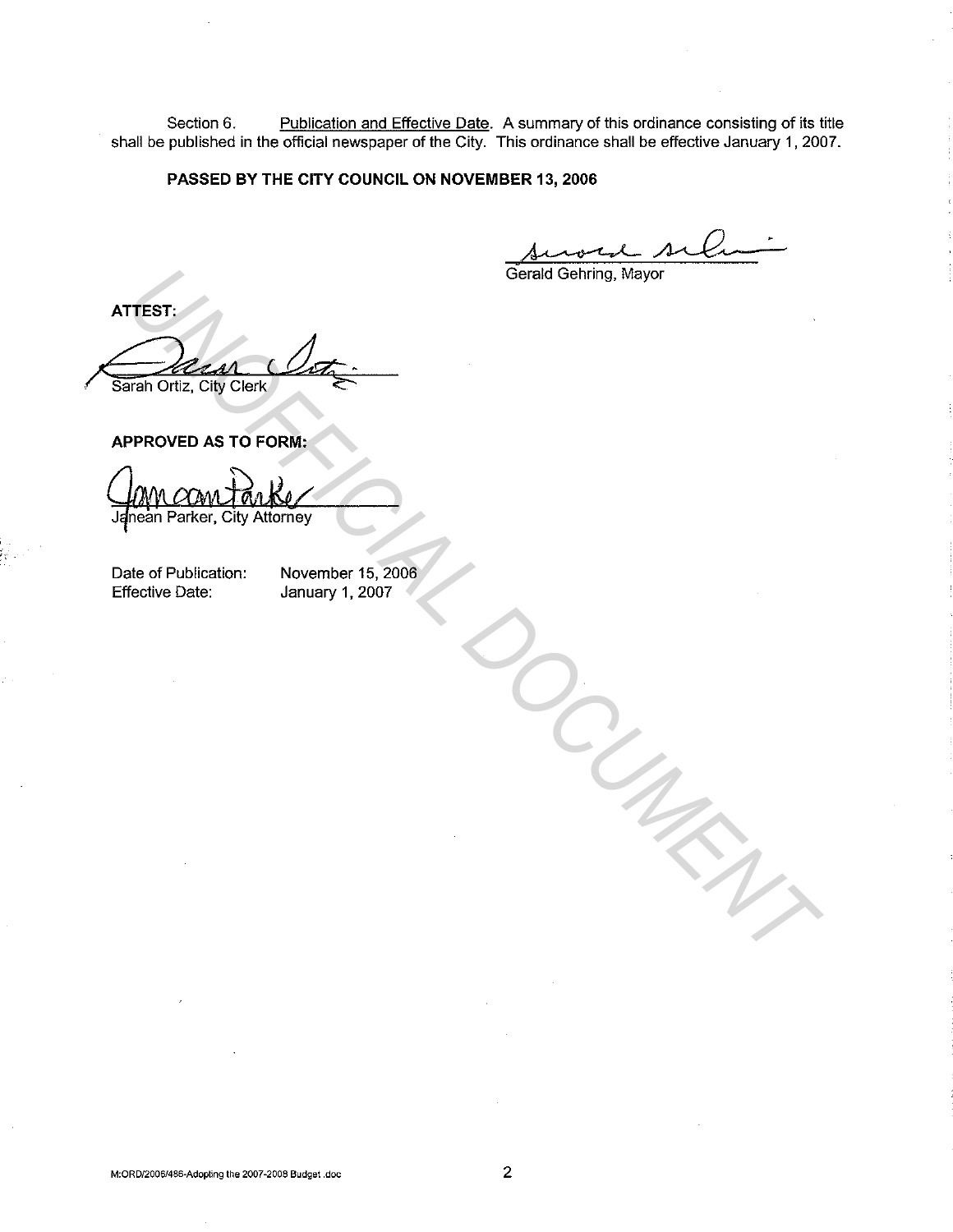# EXHIBIT A-1 CITY OF UNIVERSITY PLACE 2007 Adopted Budget

|                            |                                         | <b>REVENUES</b>  | <b>EXPENDIFURES</b> |                                            |
|----------------------------|-----------------------------------------|------------------|---------------------|--------------------------------------------|
|                            |                                         | <b>SEOTHINR</b>  | & OTHER             | <b>ENDING</b>                              |
|                            |                                         | <b>SOURCES:</b>  | <b>CSISS</b>        | BALANGE                                    |
|                            | FUND.                                   | <b>Adopted:</b>  | Adopted             | Balance                                    |
| <b>Operating</b>           |                                         |                  |                     |                                            |
| General                    |                                         |                  |                     |                                            |
| 001                        | General                                 | \$<br>14,612,594 | \$<br>12,910,968    | \$<br>1,701,626                            |
|                            | <b>Special Revenue</b>                  |                  |                     |                                            |
| 101                        | Street                                  | 1,563,345        | 1,486,739           | 76,606                                     |
| 102                        | <b>Arterial Street</b>                  | 233,578          | 220,000             | 13,578                                     |
| 103                        | Real Estate Excise Tax                  | 1,222,141        | 939,840             | 282,301                                    |
| 120                        | Path & Trails                           | 44,035           |                     | 44,035                                     |
| 140                        | Surface Water Mgmt                      | 2,767,845        | 2,321,188           | 446,657                                    |
| 188                        | Strategic Reserve                       | 772,976          |                     | 772,976                                    |
|                            | <b>Sub-total Special Revenue</b>        | 6,603,920        | 4,967,767           | 1,636,153                                  |
| <b>Debt Service</b>        |                                         |                  |                     |                                            |
| 201                        | Debt Service                            | 10,152,540       | 10,152,540          |                                            |
|                            | <b>Sub-total Debt Service Funds</b>     | 10,152,540       | 10,152,540          |                                            |
|                            | <b>Total Operating</b>                  | 31,369,054       | $-28,031,275$       | 3385559                                    |
|                            |                                         |                  |                     |                                            |
| <b>Capital Improvement</b> |                                         |                  |                     |                                            |
| 301                        | Parks CIP                               | 319,200          | 269,253             | 49,947                                     |
| 302                        | Public Works CIP                        | 44,015,995       | 42,873,742.         | 1,142,253                                  |
|                            | Sub-total CIP                           | 44,335,195       | 43,142,995          | 1,192,200                                  |
|                            |                                         |                  |                     |                                            |
| <b>Internal Service</b>    |                                         |                  |                     |                                            |
| 501                        | Fleet & Equipment:                      | 1,029,501        | 288,813             |                                            |
| 502                        | Information Technology & Services       | 1,022,363        | 659,213.            |                                            |
| 506                        | Risk Management                         | 318,082          | 192,650             |                                            |
|                            | Sub-total Internal Service              | 2,369,946        | 1,140,676           |                                            |
|                            | Non-Annually Budgeted                   |                  |                     | 740,688<br>363,150<br>125,432<br>1,229,270 |
| 150                        | Donations and Gifts to University Place | 53,224           |                     |                                            |
|                            | <b>Sub-total Non-Annually Budgeted</b>  | 53,224           |                     | 53,224<br>53,224                           |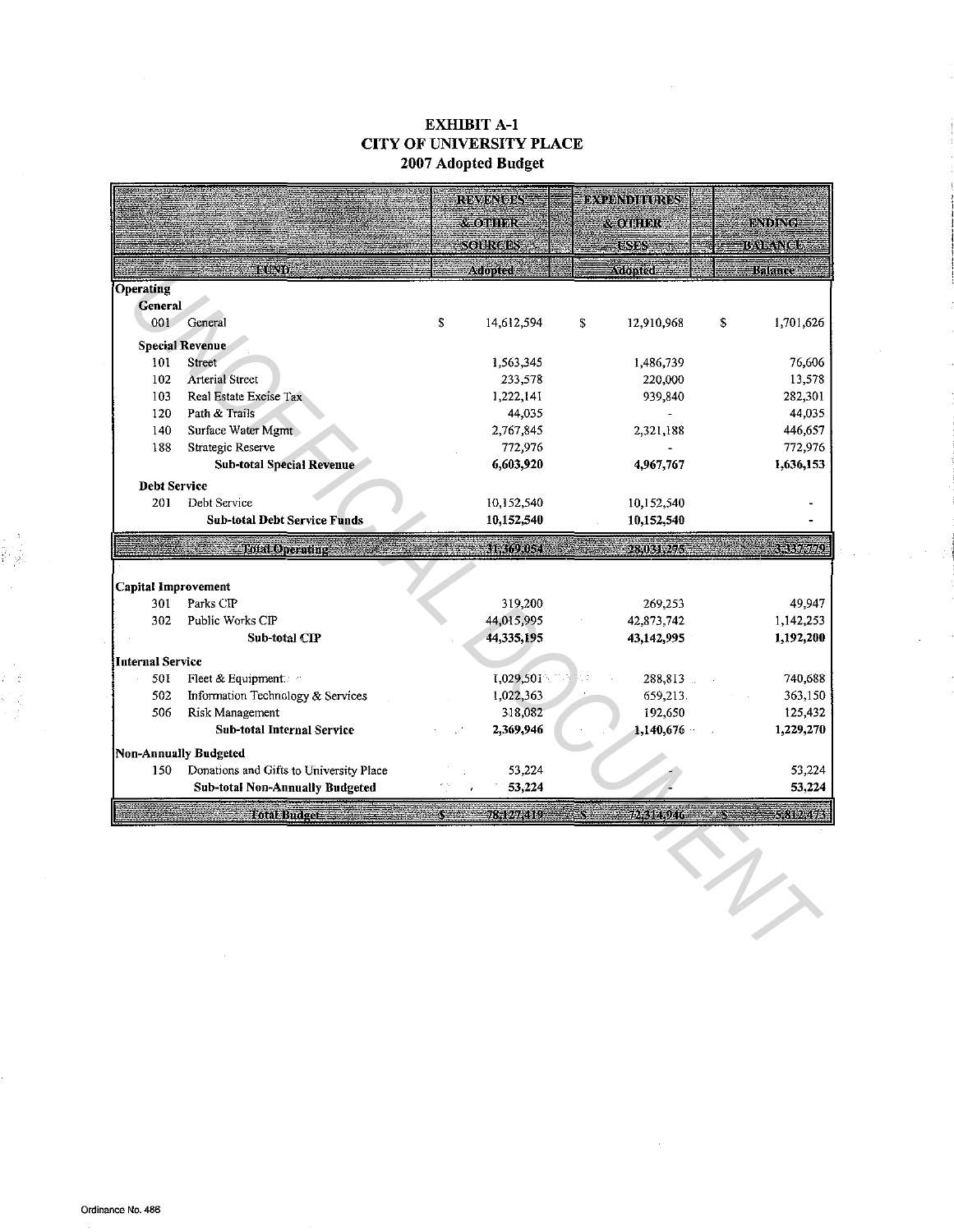# EXHIBIT A-2 CITY OF UNIVERSITY PLACE 2008 Adopted Budget

|                                   |                                         | <b>REVENUES</b> |                        | EXPENDENBRES |                        |                        |
|-----------------------------------|-----------------------------------------|-----------------|------------------------|--------------|------------------------|------------------------|
|                                   |                                         |                 | <b><i>Research</i></b> |              | & OTHER                | <b>BND NG</b>          |
|                                   |                                         |                 | SOURCES                |              | <b>USES</b>            | <b>BALZNOE</b>         |
|                                   | ene Nid                                 |                 | Adopted                |              | Adopted                | <b>Balance</b>         |
| Operating                         |                                         |                 |                        |              |                        |                        |
| General                           |                                         |                 |                        |              |                        |                        |
| 001                               | <b>General</b>                          | \$              | 15,846,976             | \$           | 13,779,271             | \$<br>2,067,705        |
|                                   | <b>Special Revenue</b>                  |                 |                        |              |                        |                        |
| 101                               | Street                                  |                 | 1,610,237              |              | 1,533,631              | 76,606                 |
| 102                               | <b>Arterial Street</b>                  |                 | 236,578                |              | 223,000                | 13,578                 |
| 103                               | Real Estate Excise Tax                  |                 | 1,082,301              |              | 800,000                | 282,301                |
| 120                               | Path & Trails                           |                 | 47,535                 |              |                        | 47,535                 |
| 140                               | Surface Water Mgmt                      |                 | 2,576,657              |              | 2,207,829              | 368,828                |
| 188                               | Strategic Reserve                       |                 | 802,976                |              |                        | 802,976                |
|                                   | <b>Sub-total Special Revenue</b>        |                 | 6,356,284              |              | 4,764,460              | 1,591,824              |
| <b>Debt Service</b>               |                                         |                 |                        |              |                        |                        |
| 201                               | Debt Service                            |                 | 1,503,601              |              | 1,503,601              |                        |
|                                   | <b>Sub-total Debt Service Funds</b>     |                 | 1,503,601              |              | 1,503,601              |                        |
|                                   | <b>Lotal Operating</b>                  |                 | 235.06.861             |              | 20.047,332             | 3.6.9.529              |
|                                   |                                         |                 |                        |              |                        |                        |
| <b>Capital Improvement</b><br>301 | Parks CIP                               |                 | 96,147                 |              |                        |                        |
| 302                               | Public Works CIP                        |                 | 10,740,885             |              | 96,147                 |                        |
|                                   | <b>Sub-total CIP</b>                    |                 | 10,837,032             |              | 8,487,601<br>8,583,748 | 2,253,284<br>2,253,284 |
|                                   |                                         |                 |                        |              |                        |                        |
| <b>Internal Service</b>           |                                         |                 |                        |              |                        |                        |
| 501                               | Fleet & Equipment                       |                 | 1,033,456              |              | 210,903                | 822,553                |
| 502                               | Information Technology & Services       |                 | 1,211,549              |              | 687,653                | 523,896                |
| 506                               | Risk Management                         |                 | 335,082                |              | 209,150                | 125,932                |
|                                   | Sub-total Internal Service              |                 | 2,580,087              |              | 1,107,706              | 1,472,381              |
|                                   | Non-Annually Budgeted                   |                 |                        |              |                        |                        |
| 150                               | Donations and Gifts to University Place |                 | 53,224                 |              |                        | 53,224                 |
|                                   | <b>Sub-total Non-Annually Budgeted</b>  |                 | 53,224                 |              |                        | 53,224                 |
|                                   | <b>Fotal Budget</b>                     |                 | 375177.204             |              | 29.738.780             | 7318.418               |
|                                   |                                         |                 |                        |              |                        |                        |
|                                   |                                         |                 |                        |              |                        |                        |
|                                   |                                         |                 |                        |              |                        |                        |
|                                   |                                         |                 |                        |              |                        |                        |
|                                   |                                         |                 |                        |              |                        |                        |
|                                   |                                         |                 |                        |              |                        |                        |
|                                   |                                         |                 |                        |              |                        |                        |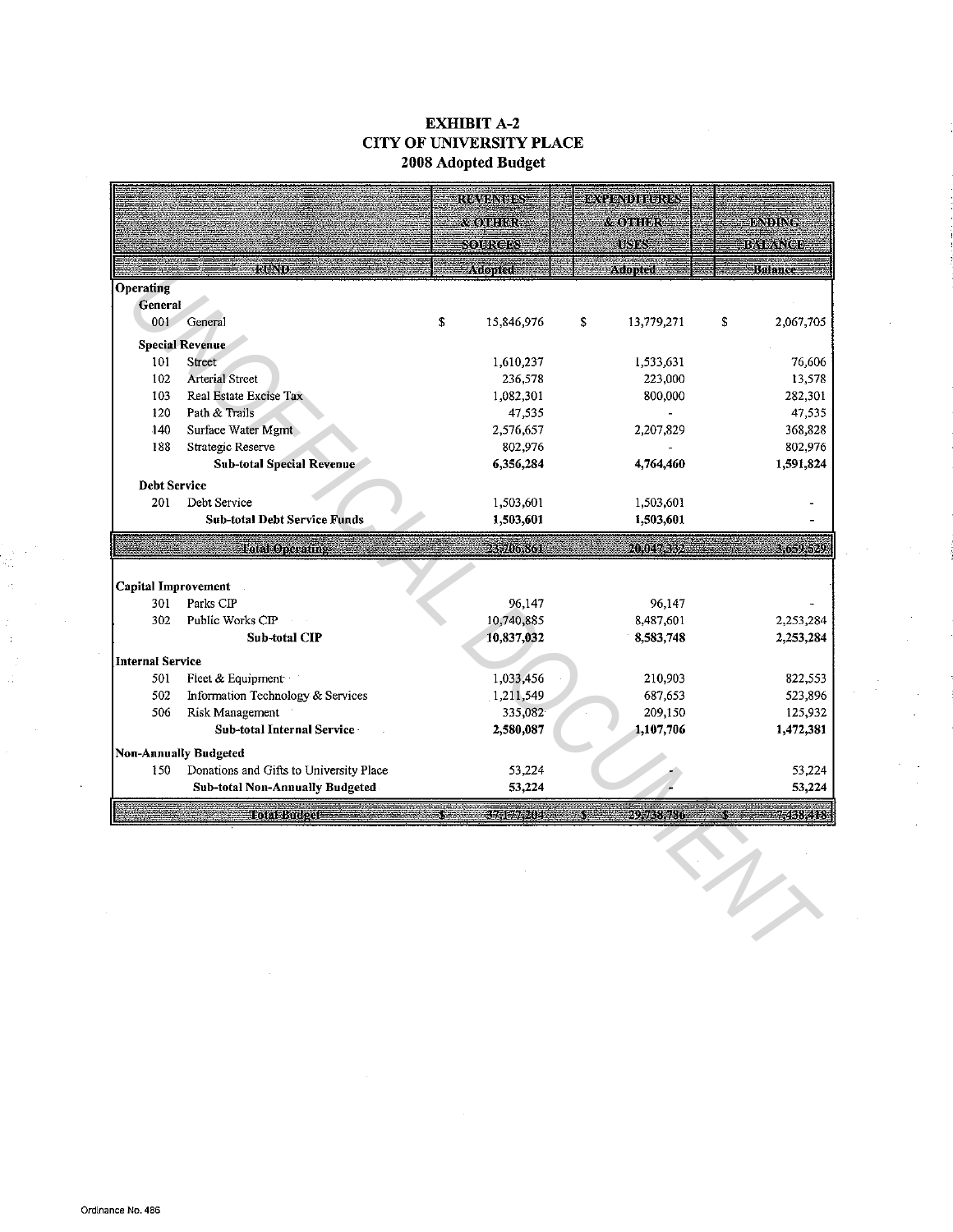## Exhibit B City of University Place 2007-2008 Salary Ranges

**for Unrepresented Employees** 

ļ,

j.

|                                                                | 2006           | 2007 Proposed<br><b>Salary Range</b> |                | 2008 Proposed<br><b>Salary Range</b> |                |
|----------------------------------------------------------------|----------------|--------------------------------------|----------------|--------------------------------------|----------------|
| Position                                                       | High           | Entry                                | <b>High</b>    | Entry                                | High           |
| City Manager                                                   |                | Set by resolution                    |                | Set by resolution                    |                |
| Deputy City Manager/Community Services                         | 9,590          | 7,821                                | 9,900          | 8,071                                | 10,217         |
| Deputy City Manager/Community Development                      | 9,590          | 7,821                                | 9,900          | 8,071                                | 10,217         |
| City Attorney                                                  | 9,173          | 7,821                                | 9,900          | 8,071                                | 10,217         |
| Finance Director                                               | 8,400          | 6,913                                | 8,750          | 7,134                                | 9,030          |
| City Engineer/Project Director                                 | 8,400          | 6,913                                | 8,750          | 7,134                                | 9,030          |
|                                                                |                |                                      |                |                                      |                |
| Development Services Director<br>Parks & Public Works Director | 7,520<br>7,520 | 6,478<br>6,478                       | 8,200<br>8,200 | 6,685<br>6,685                       | 8,462<br>8,462 |
|                                                                |                |                                      |                |                                      |                |
| Economic Development Director                                  | 6,885          | 6,162                                | 7,800          | 6,359                                | 8,050          |
| Comm. & Technology Svcs Director                               | 6,885          | 6,162                                | 7,800          | 6,359                                | 8,050          |
| Deputy Director/Parks & Recreation                             | n/a            | 5,925                                | 7,500          | 6,114                                | 7,740          |
| Assistant Finance Director                                     | n/a            | 5,925                                | 7,500          | 6,114                                | 7,740          |
| Sr. Project Engineer/Ass't City Engineer                       | 6,885          | 5,925                                | 7,500          | 6,114                                | 7,740          |
| Landscape Architect                                            | 6,885          | 5,925                                | 7,500          | 6,114                                | 7,740          |
| Building Official                                              | 6,619          | 5,645                                | 7,146          | 5,826                                | 7,374          |
| Principal Planner                                              | 6,619          | 5,645                                | 7,146          | 5,826                                | 7,374          |
| Manager (HR, Clerk, Permits, Com/Gov Rel, etc.)                | 6,072          | 4,786                                | 6,302          | 4,939                                | 6,503          |
| Senior Analyst (Mgmt, CTS, Fin, Planning, etc.)                | 6,072          | 4,786                                | 6,302          | 4,939                                | 6,503          |
| Senior Planner                                                 | 6,072          | 4,786                                | 6,302          | 4,939                                | 6,503          |
| Senior Building Inspector/Plans Examiner                       | n/a            | 4,786                                | 6,302          | 4,939                                | 6,503          |
|                                                                |                |                                      |                |                                      | 5,806          |
| Analyst (Financial, Management, ITS, etc.)                     | 5,421          | 4,444                                | 5,626          | 4,586                                |                |
| Project Engineer                                               | $5,421$ .      | 4,444                                | 5,626          | 4,586                                | 5,806          |
| Associate Planner                                              | 5,421          | 4,444                                | 5,626          | 4,586                                | 5,806          |
| Building Inspector/Plans Examiner                              | 5,421          | 4,444<br>4,444                       | 5,626<br>5,626 | 4,586<br>4,586                       | 5,806<br>5,806 |
| Assistant to City Manager                                      | 5,421          |                                      |                |                                      |                |
| Paralegal                                                      | 4,846          | 3,973                                | 5,029          | 4,100                                | 5,190          |
| Sr. Engineering Tech./Inspector                                | 4,846          | 3,973                                | 5,029          | 4,100                                | 5,190          |
| Supervisor (Recreation, Admin., Park Maint., etc.)             | 4,846          | 3,973                                | 5,029          | 4,100                                | 5,190          |
| Code Enf/Animal Control Officer                                | 4,846          | 3,973                                | 5,029          | 4,100                                | 5,190          |
| Administrative Assistant/Project Assistant                     | 4,412          | 3,617                                | 4,579          | 3,733                                | 4,725          |
| Assistant Planner                                              | 4,412          | 3,617                                | 4,579          | 3,733                                | 4,725          |
| Coordinator (Rec., Network, Crime Prev., etc.)                 | 4,412          | 3,617                                | 4,579          | 3,733                                | 4,725          |
| Deputy City Clerk                                              | 4,412          | 3,617                                | 4,579          | 3,733                                | 4,725          |
| Engineering Technician                                         | 4,412          | 3,617                                | 4,579          | 3,733                                | 4,725          |
| Permit Expeditor                                               | 4,412          | 3,617                                | 4,579          | 3,733                                | 4,725          |
| Sr. Specialist (Fin, Office, Land Use, etc.)                   | 4,412          | 3,617                                | 4,579          | 3,733                                | 4,725          |
| Specialist (Rec, Fin, Office, Permit, etc.)                    | 4,095          | 3,357                                | 4,250          | 3,465                                | 4,386          |
| Assistant City Clerk                                           | 4,095          | 3,357                                | 4,250          | 3,465                                | 4,386          |
|                                                                |                |                                      |                |                                      |                |
| Technician II (Parks/Facility Mtce, Clerk, Permit, etc.)       | 3,555          | 2,915<br>2,915                       | 3,690<br>3,690 | 3,008<br>3,008                       | 3,808<br>3,808 |
| Office Assistant II                                            | 3,238          |                                      |                |                                      |                |
| Technician I (Parks Mtce, Facility, etc.)                      | 3,233          | 2,650                                | 3,355          | 2,735                                | 3,462          |
| Office Assistant I/Intern                                      | 2,846          | 2,334                                | 2,954          | 2,408                                | 3,048          |
| Temp Assistant (Clerical, Rec., etc.)                          | 12.50/hr.      | Min Wage                             | 12.50/hr       | Min Wage                             | 12.50/hr       |
| Maintenance Worker (Lead, I, II, III)                          |                | Set by contract                      |                | Set by contract                      |                |
| City Council Member                                            |                | Set by separate ordinance            |                | Set by separate ordinance            |                |
| Mayor                                                          |                | Set by separate ordinance            |                | Set by separate ordinance            |                |

 $\hat{B}_\theta$ Ì

 $\bar{z}$